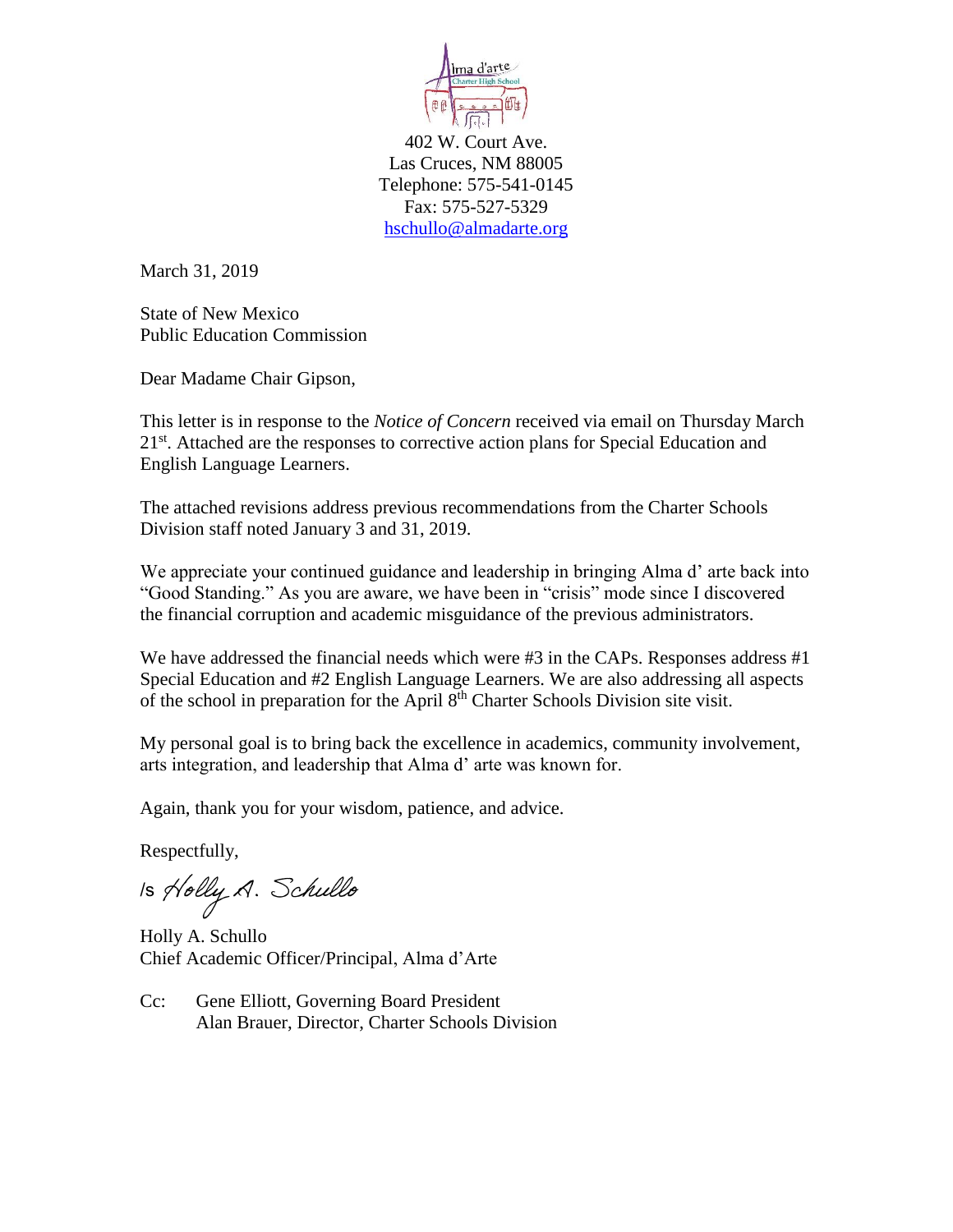

402 W. Court Ave. Las Cruces, NM 88005 Telephone: 575-541-0145 Fax: 575-527-5329 [hschullo@almadarte.org](mailto:hschullo@almadarte.org)

March 31, 2019

#### Alma d' arte Charter High School

## Response to March 21, 2019, Notice of Concern for Noncompliance from Patricia Gibson, Chair of Public Education Department

## #1 Special Education CAP Response

LEA: Alma d'arte Charter

Item A

| <b>Concerns with PEC CAP</b>                                                                    |                                                                                                                                                                                                                                                                                                                                                                                                                                                |
|-------------------------------------------------------------------------------------------------|------------------------------------------------------------------------------------------------------------------------------------------------------------------------------------------------------------------------------------------------------------------------------------------------------------------------------------------------------------------------------------------------------------------------------------------------|
| <b>CAP Item</b>                                                                                 | <b>Action Taken</b>                                                                                                                                                                                                                                                                                                                                                                                                                            |
| Item A., Action Step 1: Ensure that<br>all incoming IEPs for transfer<br>students are monitored | Action Step 1: Involves two students.<br>Student A withdrew from Alma to<br>Mayfield High School in November.<br>Student B transferred from Indiana and<br>IEP records are complete.<br>• Alma hired a new Special Education<br>Coordinator/Teacher in October and she<br>reviewed and updated all IEPs so that<br>they are in continuous compliance.<br>• Alma continues to monitor IEPs as<br>annual and re-evaluation dates becomes<br>due. |
|                                                                                                 | Responsible Personnel: Principal, Special<br><b>Education Coordinator</b><br><b>Timeline: Continuous</b>                                                                                                                                                                                                                                                                                                                                       |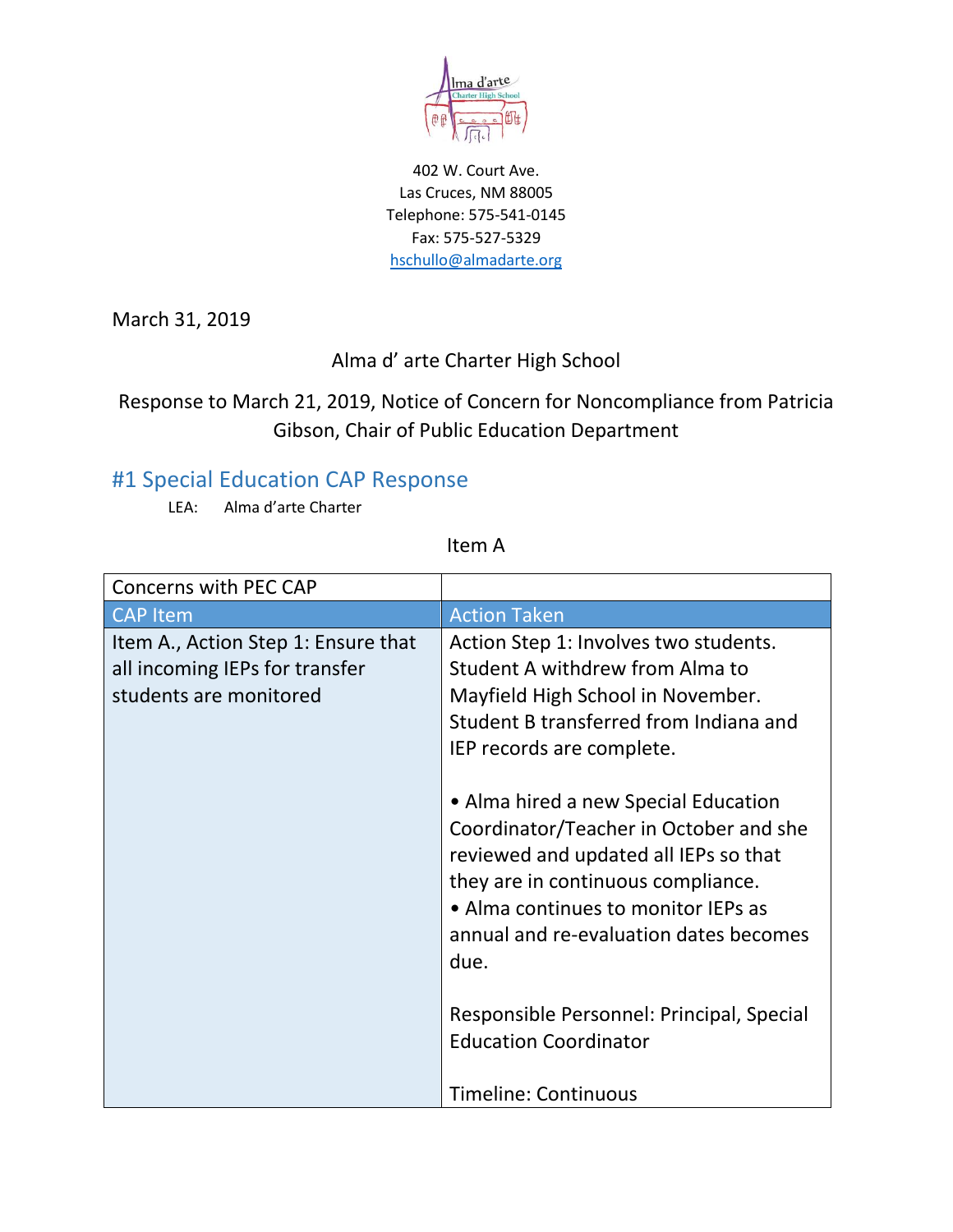|                                      | Student A: November 2018                 |
|--------------------------------------|------------------------------------------|
|                                      | Student B: January 2019                  |
|                                      | <b>Hired Special Education</b>           |
|                                      | <b>Coordinator Teacher October 2018</b>  |
| Item A: Established Procedures for   | Alma Monitors IEPs Processes Weekly:     |
| Monitoring IEPs and re-evaluations   | • Monitor active IEP referral cases      |
| to "ensure" continuous compliance    | • Share information of students that     |
|                                      | transfer into system with appropriate    |
|                                      | academic and support services personnel  |
|                                      | • Manage IEP accommodations              |
|                                      | • Manage referral processes for special  |
|                                      | education, assessment, and reevaluation  |
|                                      | and document                             |
|                                      | Further:                                 |
|                                      | All Teachers receive accommodations      |
|                                      | for each student                         |
|                                      |                                          |
|                                      | SPED teacher reviews implementation,     |
|                                      | goals, and objectives of IEPs            |
|                                      | Calendar and TIENET used to monitor      |
|                                      | <b>REED and Annual Evaluations dates</b> |
|                                      |                                          |
|                                      | Personnel Responsible: Principal and     |
|                                      | Special Education Coordinator/ Teacher   |
|                                      | <b>Timeline: Continuous</b>              |
| Item A: IEPs must be Individualized  | Every IEP has been reviewed for          |
| to meet the needs of the student     | individualization of services and least  |
| including the services the student   | restrictive environment.                 |
| needs (group, individual, inclusion, | IEP meeting have been held to            |
| or segregated, special education     | individualize services:                  |
| math, English, etc.).                | <b>Reviewed all IEPs</b>                 |
|                                      | Assessed all Special Education           |
|                                      | students for present level of            |
|                                      | performance to identify individual       |
|                                      | needs                                    |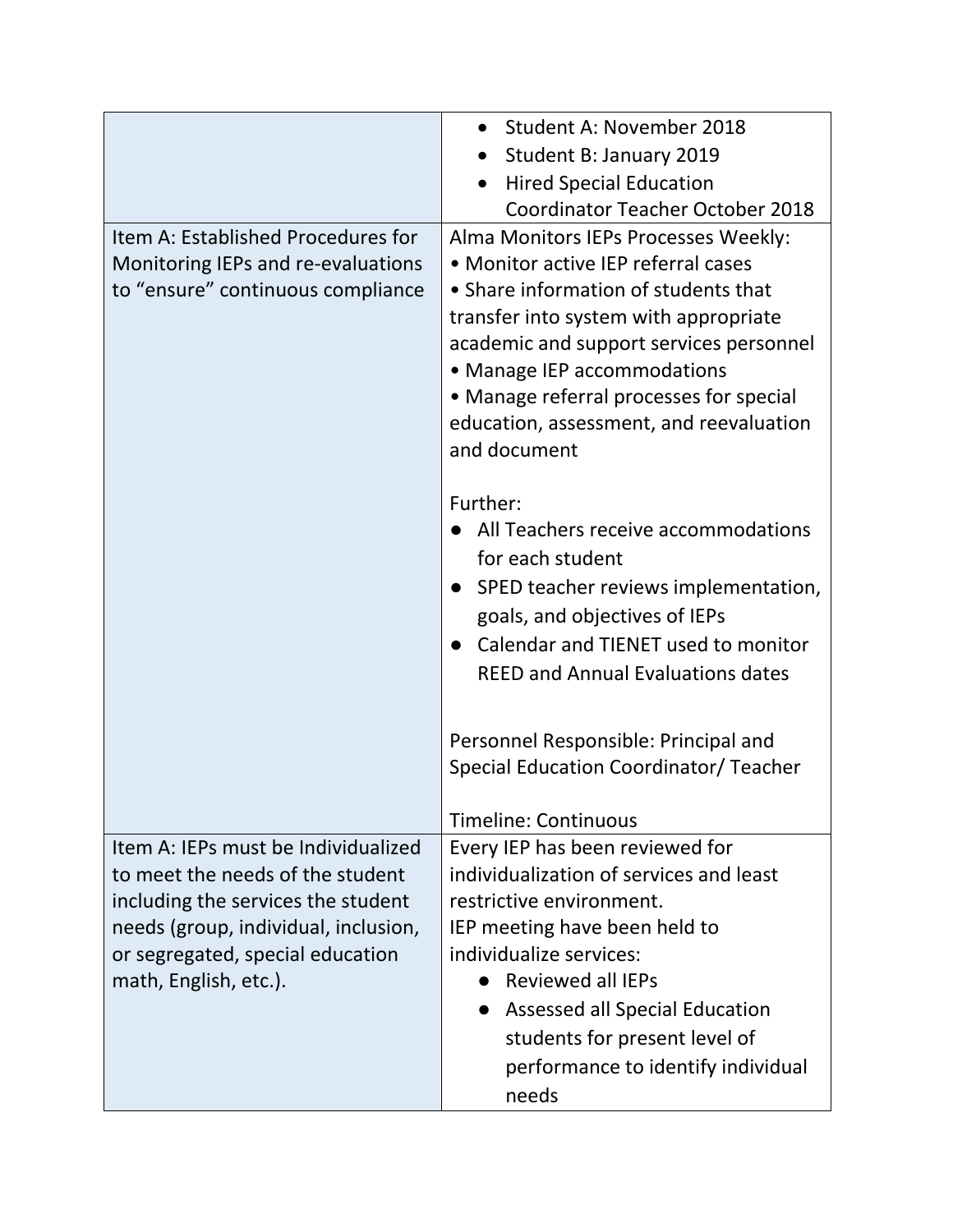| • Conducted new IEPs for all Special<br><b>Education students</b><br>• Created a wider spectrum of<br>services to meet individual needs,<br>Math, and ELA inclusion and push-<br>in support<br>• Hired external reviewer to review<br>all IEPs for compliance (April) and<br>conduct on-site PD (May) |
|-------------------------------------------------------------------------------------------------------------------------------------------------------------------------------------------------------------------------------------------------------------------------------------------------------|
| Personnel Responsible: Principal and<br>Special Education Coordinator/Teacher,<br><b>IEP Team</b><br><b>Timeline: Continuous</b>                                                                                                                                                                      |

## Item B

| <b>CAP</b> Item                                                                                                                             | <b>Action Taken</b>                                                                                                                                                                                                                                                                                                 |
|---------------------------------------------------------------------------------------------------------------------------------------------|---------------------------------------------------------------------------------------------------------------------------------------------------------------------------------------------------------------------------------------------------------------------------------------------------------------------|
| Item B., Action Step 2 and 3<br>Model described does not meet the<br>needs of each individual student as<br>indicated in each student's IEP | Alma is providing individualized services<br>through self-contained Math and English<br>classes taught by Highly Qualified Special<br><b>Education Teachers. These teachers also</b><br>push in to support students in regular<br>education classes in a co-teaching model.<br>Strategies are shared with teachers. |
|                                                                                                                                             | All IEPs have been reviewed for goals and<br>objectives, least restrictive environment,<br>and for type of service:                                                                                                                                                                                                 |
|                                                                                                                                             | Least restrictive environment (LRE) will<br>be monitored so that individual<br>students needs will be met<br>Services to students are provided                                                                                                                                                                      |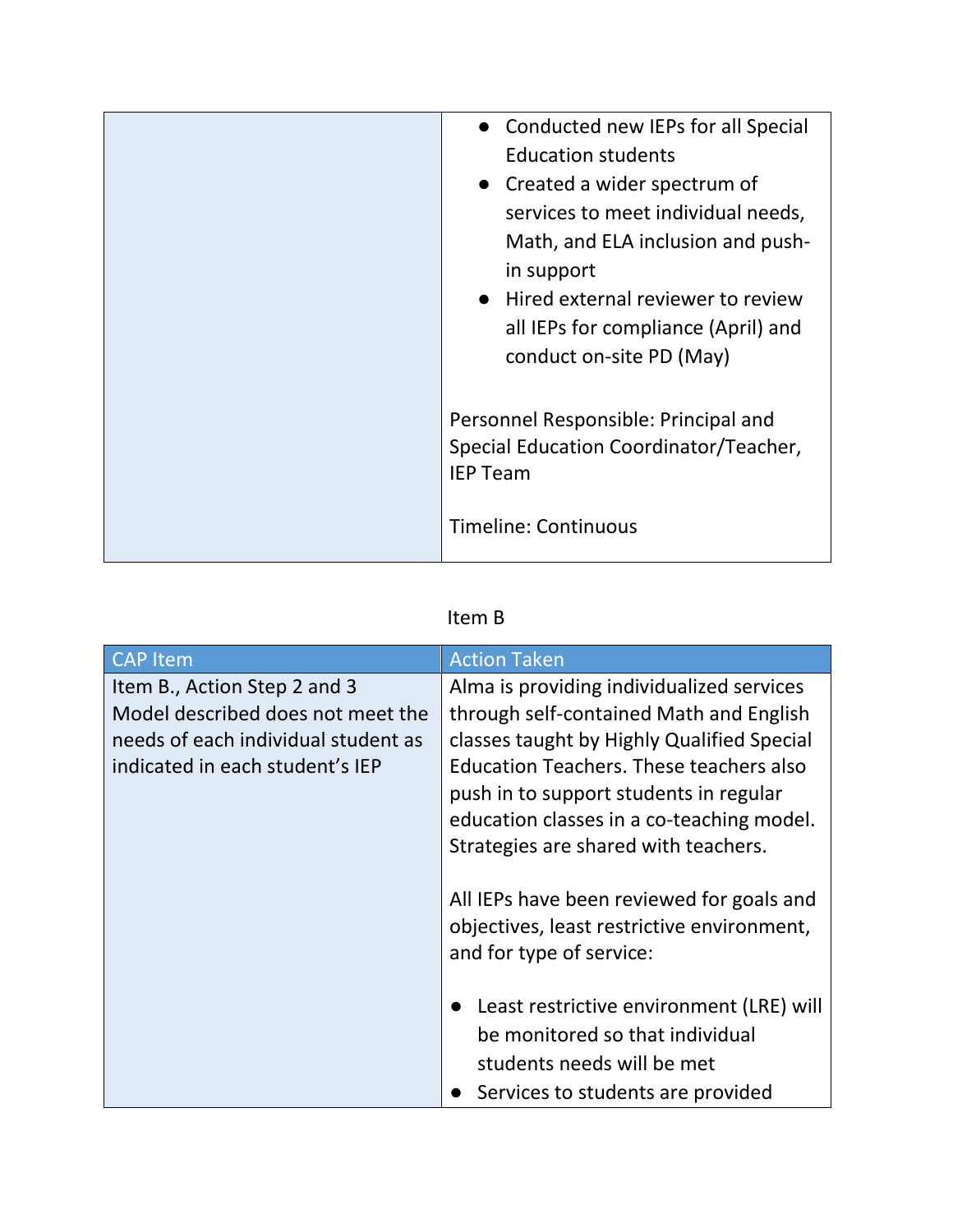|                                                                                  | based on least restrictive environment<br>We developed new goals and<br>objectives in new IEPs based on<br>student needs and LRE                                                                                                                                                                                                 |
|----------------------------------------------------------------------------------|----------------------------------------------------------------------------------------------------------------------------------------------------------------------------------------------------------------------------------------------------------------------------------------------------------------------------------|
|                                                                                  | New support classes created for content<br>mastery, and separate courses for Math<br>and English:                                                                                                                                                                                                                                |
|                                                                                  | Highly Qualified English/Sped teacher<br>supports English courses and co-teach<br>- monitor weekly grades, progress<br>reports, observation, and ZAP tutoring<br>Teacher has Master in Special<br>Education, awarded December 2018,<br>and will take special education skills<br>test, get endorsement, and certified<br>license |
|                                                                                  | <b>Timeline: Continuous</b>                                                                                                                                                                                                                                                                                                      |
|                                                                                  | Personnel Responsible: Principal, Special<br><b>Education Teachers, Special Education</b><br>Coordinator/Teacher, IEP Team                                                                                                                                                                                                       |
| Item B., Action Step 2 and 3: Track<br>services provided and monitor<br>progress | The Learning Lab model was replaced<br>with self-contained classes and inclusion<br>in English and Math. Services are tracked<br>in classes, by grades in PowerSchool,<br>benchmark tests, and observations.                                                                                                                     |
|                                                                                  | Alma is reviewing and adopting research<br>based tools for short cycle assessments<br>(using Edulastic currently), assessing,<br>monitoring students' needs (Brigance,<br>PLATO, NWAE MAP, Step Up For Writing)                                                                                                                  |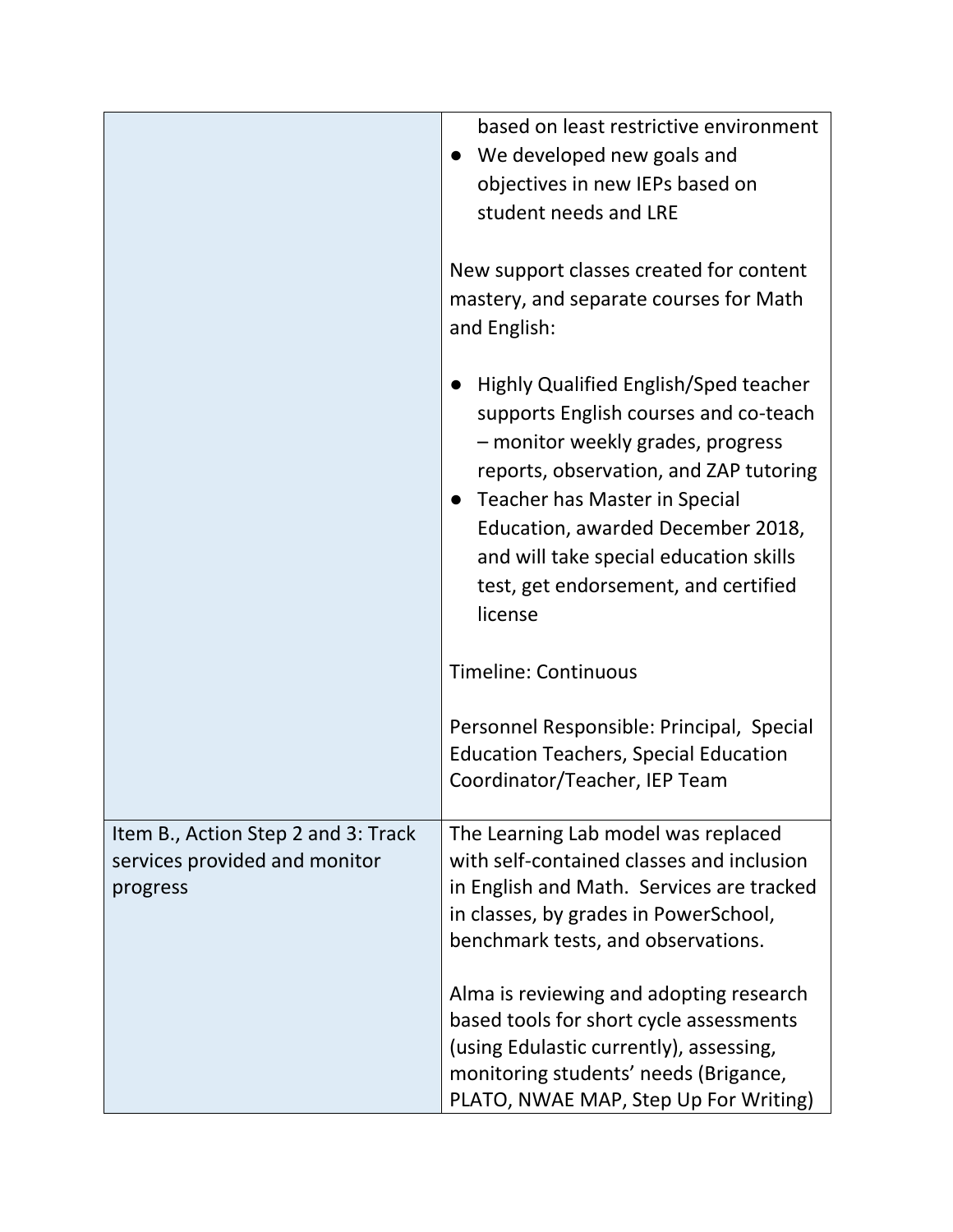| and additional supports to existing tools.                                                                          |
|---------------------------------------------------------------------------------------------------------------------|
|                                                                                                                     |
| Personnel Responsible: Principal, Special<br><b>Education Teachers, Special Education</b>                           |
| Timeline: Continuous; Using materials<br>from platforms for full implementation<br>next year depending on the NMSBA |
|                                                                                                                     |

#### Additional Concerns

| <b>CAP Item</b>                                  | <b>Action Taken</b>                                                                                                                                                                        |
|--------------------------------------------------|--------------------------------------------------------------------------------------------------------------------------------------------------------------------------------------------|
| No Approved Idea B Application<br>as of 12/16/18 | IDEA-B Application was reviewed and<br>submitted to Charlene Marcotte, Special<br>Education Division, and has been<br>approved by Governance Council at<br>March 18 <sup>th</sup> meeting. |
|                                                  | Personnel Responsible: Principal,<br><b>Business Manager, and GC</b>                                                                                                                       |
|                                                  | Timeline: Approved at March 18 <sup>th</sup><br>meeting and will send minutes to CSB for<br>final approval                                                                                 |
| 2018-19 40-Day Stars Data Not<br>Validated       | STARS data has been inputted correctly;<br>Alma is up to date and validated for 40<br>and 80-day counts. 120 was just<br>submitted. We are updated for all<br>reporting periods.           |
|                                                  | Further:<br>Caseloads are assigned and all<br>goals, objectives, and service hours<br>LRE are in the STARS                                                                                 |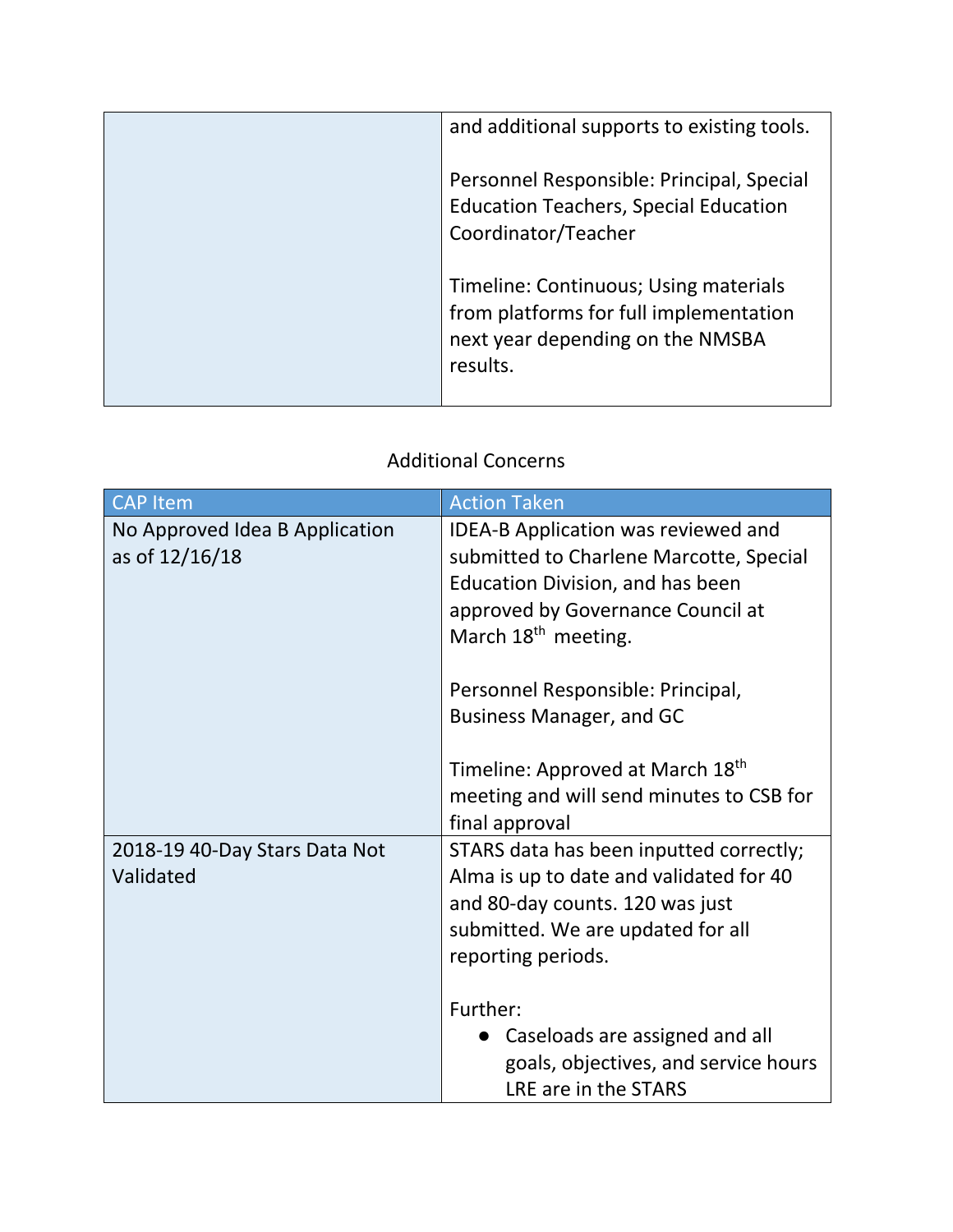|                                                                                                                                                                                                                 | Compensatory services have been<br>identified<br>Tuesday and Thursday 4 p.m. to 6<br>p.m. with Special Education<br>Teacher/Coordinator<br>Documenting attendance<br>Personnel Responsible: Principal, STARS<br>Coordinator<br>Timeline: 40, 80, 120 days deadlines                                                                                  |
|-----------------------------------------------------------------------------------------------------------------------------------------------------------------------------------------------------------------|------------------------------------------------------------------------------------------------------------------------------------------------------------------------------------------------------------------------------------------------------------------------------------------------------------------------------------------------------|
| State Complaint C1819-10<br>Failure to Develop and implement<br>IEP;<br><b>Absence of Special Education</b><br>Teacher; Preventing student from<br>making progress due to not holding<br>IEP to determine needs | This complaint affects one student who<br>since transferred from Alma to Mayfield<br>in November 2018. IEP was to be<br>mediated by state but student was<br>withdrawn November 30, 2018, by parent<br>before mediated IEP meeting.<br>We facilitated retention of credits earned<br>at Alma through facilitation of all courses<br>and final exams. |
|                                                                                                                                                                                                                 | Absence of Special Education Teacher led<br>to lapse in service:<br><b>Previous Special Education</b><br>Coordinator resigned in September<br>after being placed on administrative<br>leave in September, following late<br>August audit of special education files                                                                                  |
|                                                                                                                                                                                                                 | Certified Special Education Teacher/<br>Coordinator who conducted internal<br>audit was hired in October<br>Progress of Students:<br>All IEPs reviewed and students'<br>individualized needs, accommodations                                                                                                                                         |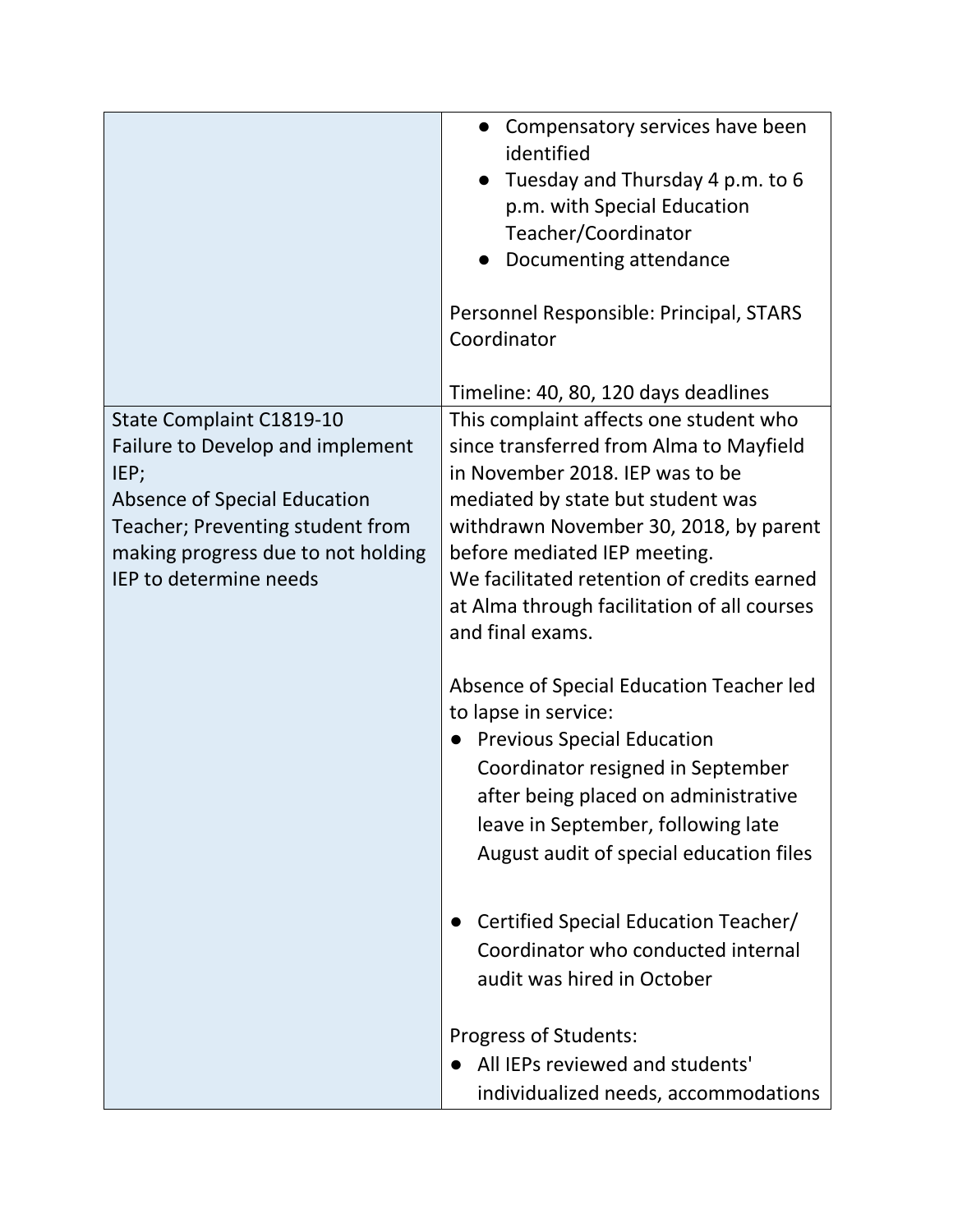|                                                     | and modifications, and appropriate<br>educational services have been       |
|-----------------------------------------------------|----------------------------------------------------------------------------|
|                                                     | determined for the least restrictive<br>environment in order to develop    |
|                                                     | student progress                                                           |
|                                                     | All IEPs have been held and Alma is in                                     |
|                                                     | compliance. All new IEPs address                                           |
|                                                     | individualized student needs.                                              |
|                                                     | Compensatory services are being                                            |
|                                                     | served after discussing with Team to<br>determine individualized services. |
|                                                     |                                                                            |
|                                                     | Personnel Responsible: Registrar                                           |
|                                                     | (registration), Principal, Special Education                               |
|                                                     | Coordinator/Teacher                                                        |
|                                                     | Timeline: Continuous monitoring of                                         |
|                                                     | student progress. Training on IEPs and                                     |
|                                                     | Transfer IEPs completed by May 23, 2019                                    |
| Case Management Indicated as                        | As IEPs are/were conducted, Alma                                           |
| Special Education and/or Related<br>Service         | removed case management minutes from<br>all IEPs:                          |
|                                                     |                                                                            |
|                                                     | Special education and related                                              |
|                                                     | service(s) are only direct services                                        |
|                                                     | provided to the student not case                                           |
|                                                     | management minutes                                                         |
|                                                     | Timeline: October 2018 to present and                                      |
|                                                     | Continuous                                                                 |
|                                                     | Personnel: Principal, Special Education                                    |
|                                                     | Coordinator/Teachers, Teachers                                             |
| IEP requirements for Transfer IEPs<br>not Being Met | Monitor active referral cases                                              |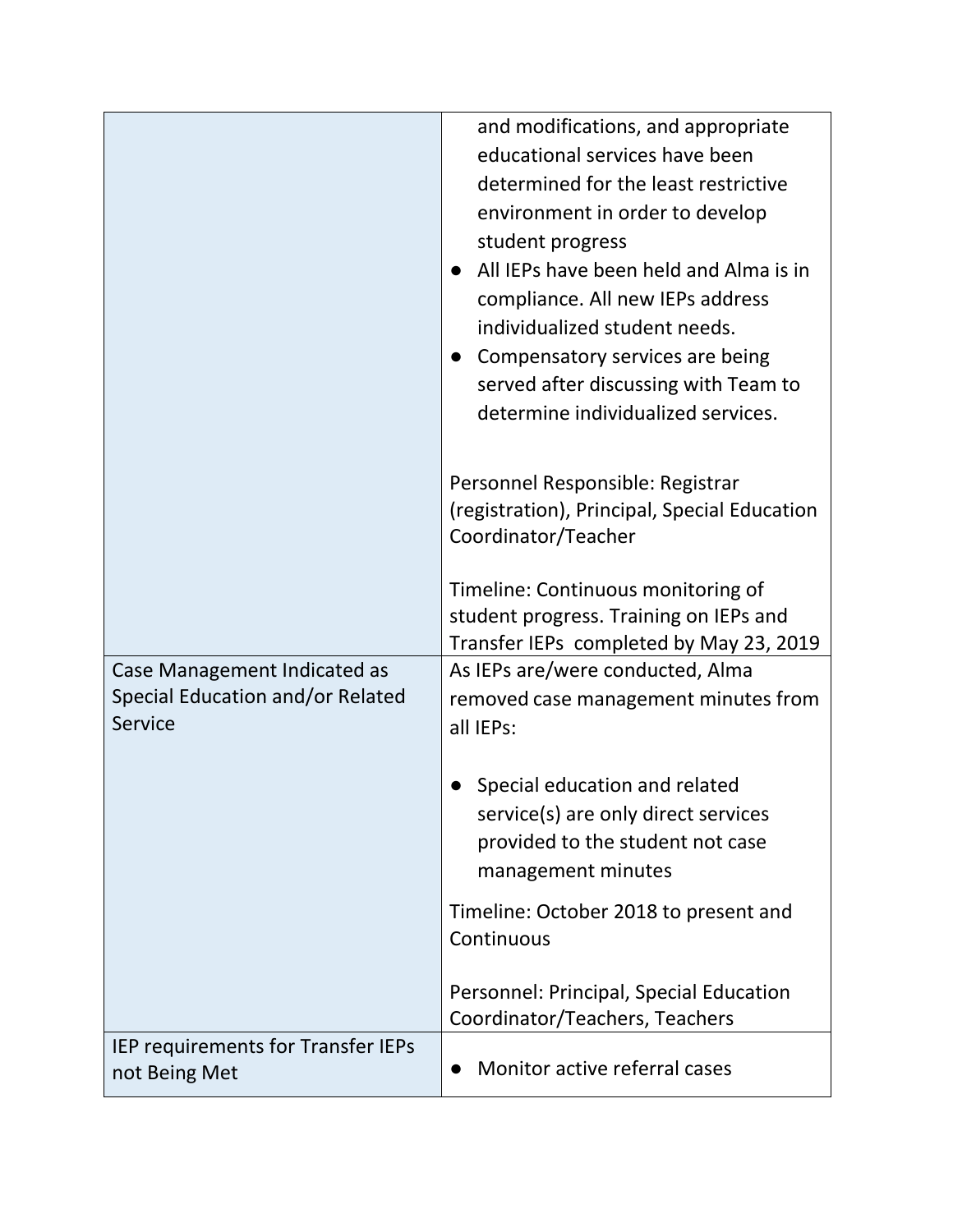|                                                              | Share information of students that<br>transfer into system<br>Manage IEP accommodations<br>Manage referral processes for special<br>education, assessment, reevaluation,<br>and monitoring<br>Person Responsible: Principal, Special<br>Education Coordinator/Teacher, and<br>Registrar<br><b>Timeline: Continuous</b>                                                                                                                                                                                                                                                                                                                  |
|--------------------------------------------------------------|-----------------------------------------------------------------------------------------------------------------------------------------------------------------------------------------------------------------------------------------------------------------------------------------------------------------------------------------------------------------------------------------------------------------------------------------------------------------------------------------------------------------------------------------------------------------------------------------------------------------------------------------|
| <b>Study Skills course versus</b><br>Specialized Instruction | Alma replaced previous Study Skills with<br>content area classes for LRE; self-<br>contained and inclusion support is<br>provided in order to meet the needs<br>(goals and objectives) indicated in IEPs:<br>Students are served and supported in<br>Content Area of need by Highly<br>Qualified (HQ) Math/SPED teacher and<br>HQ ELA SPED teacher.<br>Highly Qualified ELA teacher with a<br>Masters in Special Education (awarded<br>12/2018) teaches ELA and certify in<br>Special Education.<br>Compensatory services are taught<br>Tuesday and Thursday, 4 p.m. until 6<br>p.m., by Highly Qualified special<br>education teacher. |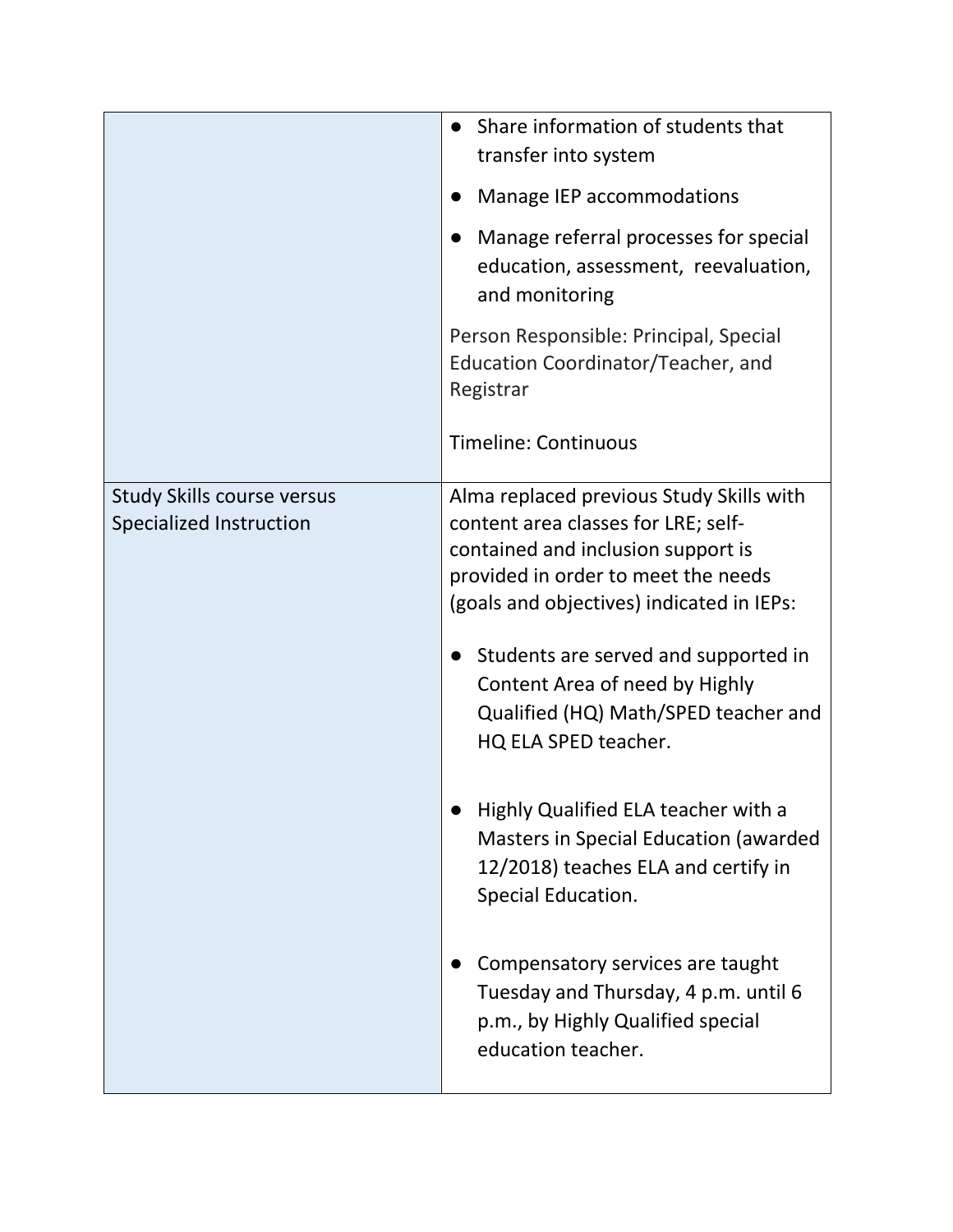| Personnel Responsible: Principal, Special<br>Education Coordinator/Teacher, and IEP<br><b>TEAM</b> |
|----------------------------------------------------------------------------------------------------|
| Timeline: Continuous                                                                               |

# #2. Serving English Language Learners

LEA: Alma d'arte Charter

## **Alma is following State Requirements as Outlined Below**

| <b>CAP Item</b>                                                           | <b>Action Taken</b>                                                                                                                                                                                                                           |
|---------------------------------------------------------------------------|-----------------------------------------------------------------------------------------------------------------------------------------------------------------------------------------------------------------------------------------------|
| A. Language Usage Survey:<br><b>Identify English Language</b><br>Learners | Per recommendation of the Language and<br>Culture bureau, Alma removed LUS from our<br><b>Registration Packet.</b>                                                                                                                            |
|                                                                           | Alma conducted a thorough review of<br>Registration/Cumulative Files, Special<br>Education files/all IEPs, and STARS data and<br>identified 14 potential ELL students. Of the<br>14 ELL students, 2 students had no LUS and<br>no STARS data. |
|                                                                           | <b>Audited Cumulative and Special Education</b><br>files, STARS, and contacted previous<br>schools/districts to identify ELs:                                                                                                                 |
|                                                                           | • We Identified 14 potential ELs in the<br><b>STARS Report and Identified students</b><br>for ACCESS test                                                                                                                                     |
|                                                                           | Alma contacts previous school/district for<br>LUS once at registration. For students whose<br>matriculating schools do not provide LUS,<br>Alma reviews student in STARS for the                                                              |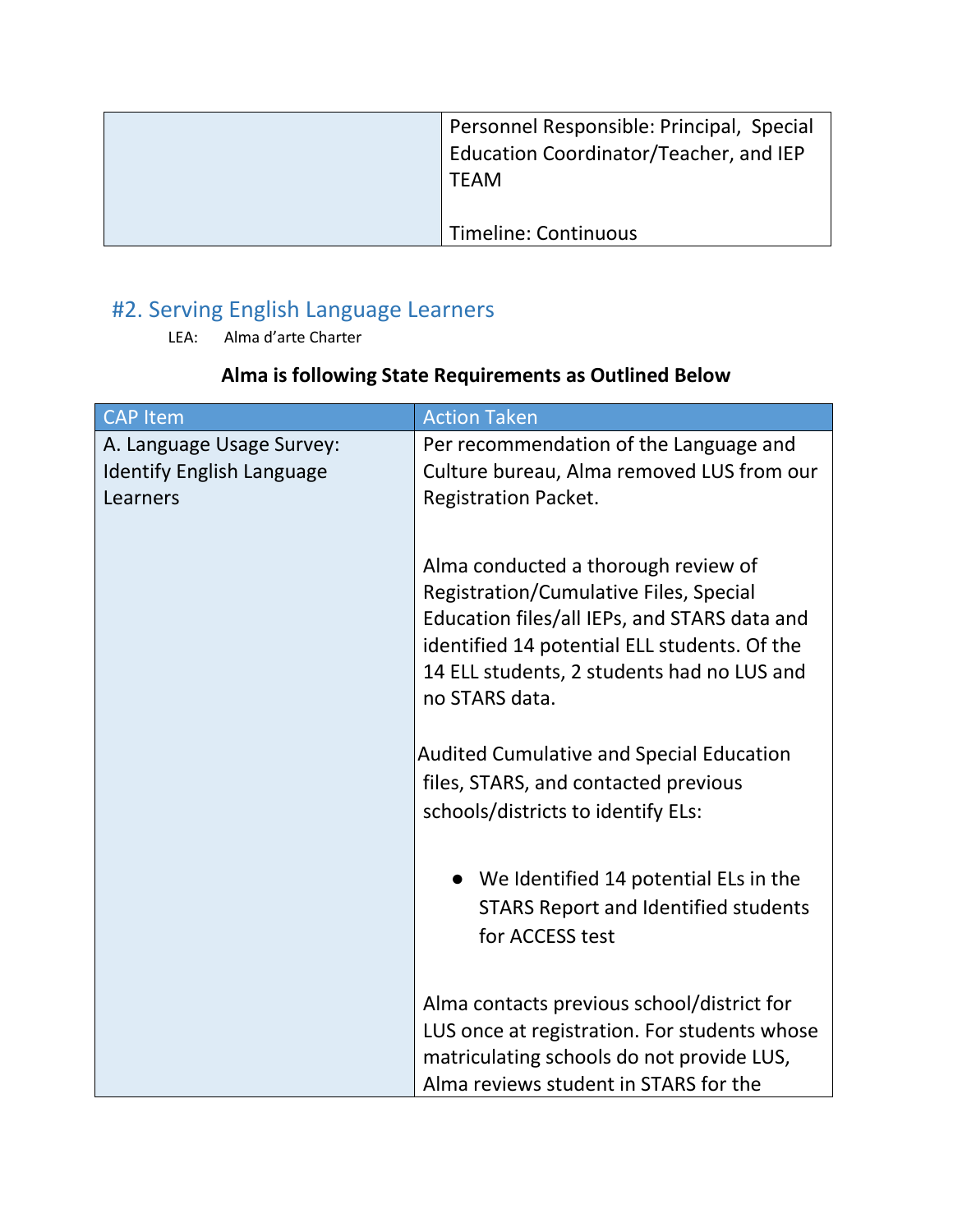|                                 | document(s) needed (LUS, possible English<br>proficiency screening assessment results,<br>possible ACCESS for ELL results).                                                                                      |
|---------------------------------|------------------------------------------------------------------------------------------------------------------------------------------------------------------------------------------------------------------|
|                                 | We are up to date with all EL potential<br>identifications.                                                                                                                                                      |
|                                 | Personnel Responsible: Principal, Registrar,<br><b>STARS Data Coordinator, TESOL and</b><br><b>TESOL/SPED Endorsed Teachers</b>                                                                                  |
|                                 | <b>Timeline: Ongoing</b>                                                                                                                                                                                         |
| B. English Language Proficiency | Per Compliance Review of STARS-Alma                                                                                                                                                                              |
| <b>Screening Assessment</b>     | identified 14 students to administer Wida                                                                                                                                                                        |
|                                 | ACCESS test to 14 students.                                                                                                                                                                                      |
|                                 | Per responses to question 1-6 and/or a<br>language other than English on the LUS,<br>Alma students are given the ACCESS Test<br>online.                                                                          |
|                                 | The WIDA Screener will be given once,<br>initially, to students whose LUS has one<br>or more 'yes' responses to questions 1 to<br>6 and/or a language other than English<br>noted in question 7 (potential ELs). |
|                                 | <b>WIDA Access Test was administered</b><br>March 5-8 to 14 EL potential learners.                                                                                                                               |
|                                 | When Alma receives scores from WIDA,<br>we will compare to STARS report and<br>make service adjustments as needed.                                                                                               |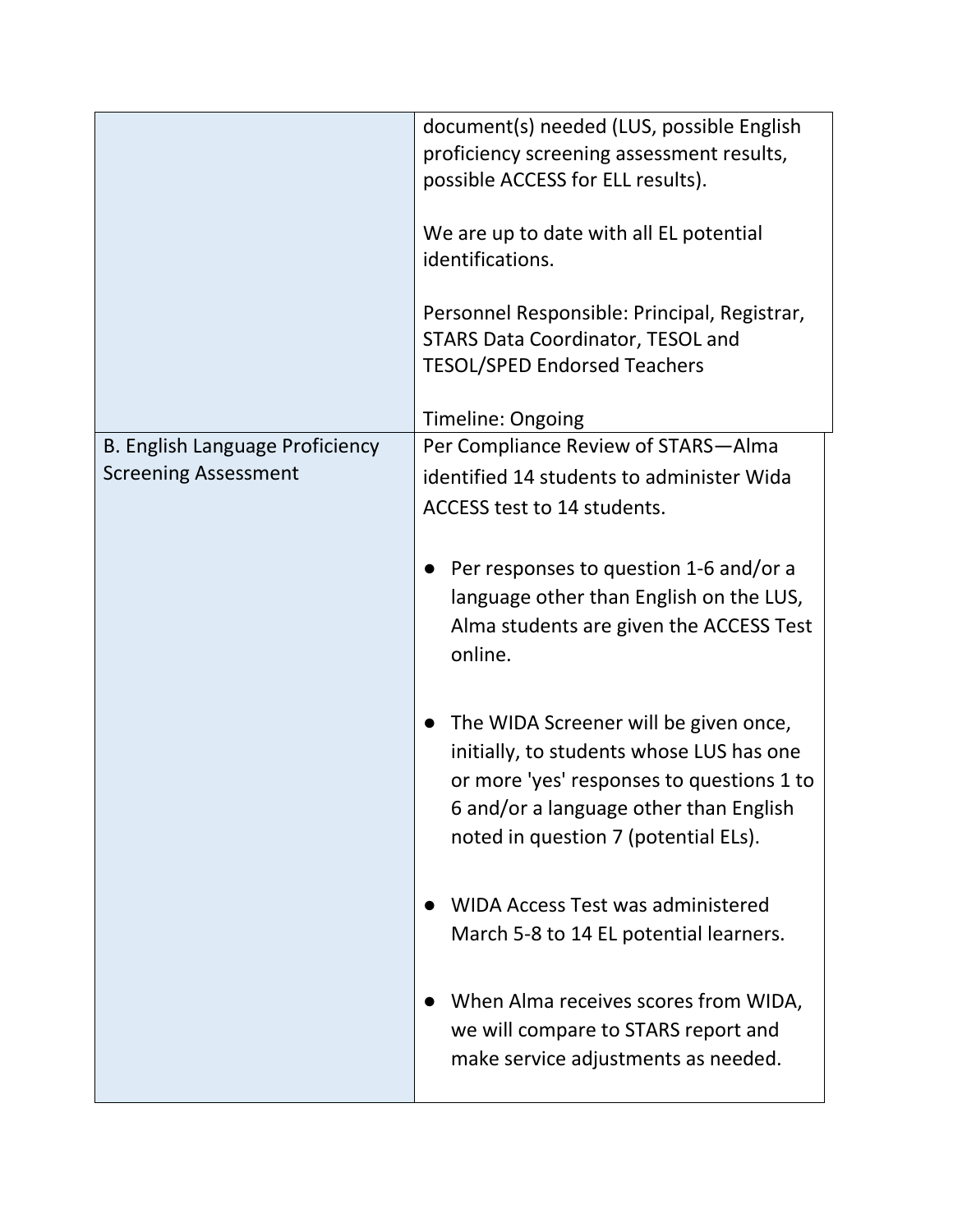|                                                            | • Alma annually administers WIDA<br>Screener ACCESS for students who have<br>not yet tested out of EL service (4.5<br>composite) until proficient (a score of 5<br>on all areas of instrument).                                                                                                 |
|------------------------------------------------------------|-------------------------------------------------------------------------------------------------------------------------------------------------------------------------------------------------------------------------------------------------------------------------------------------------|
|                                                            | For students who are identified with<br>severe cognitive disabilities the NMAPA<br>or Alternate ACCESS Test for ELs will be<br>administered annually until proficient.                                                                                                                          |
|                                                            | Person Responsible: Principal, SPED<br>Coordinator (TESOL Endorsed), DTC,<br>Registrar                                                                                                                                                                                                          |
|                                                            | Timeline: Annually and Ongoing Monitoring                                                                                                                                                                                                                                                       |
| C. Screening and Assessment:<br><b>Parent Notification</b> | Upon receiving results of the WIDA<br>ACCESS administered March 5-8,<br>2019, parents will receive a<br>notification letter of English learners<br>upon initial identification (6.29.5.11<br>NMAC and Title I) and annually<br>thereafter for continuation of service<br>(Title I requirement). |
|                                                            | Alma keeps the LUS, WIDA Screener<br>Online results, and parent notification<br>letter in the students' cumulative<br>files.                                                                                                                                                                    |
|                                                            | Person Responsible: Principal, SPED<br>Coordinator (TESOL Endorsed), DTC,<br>Registrar, TESOL Endorsed Educator Assists<br>with Monitoring, Notifications, and Testing                                                                                                                          |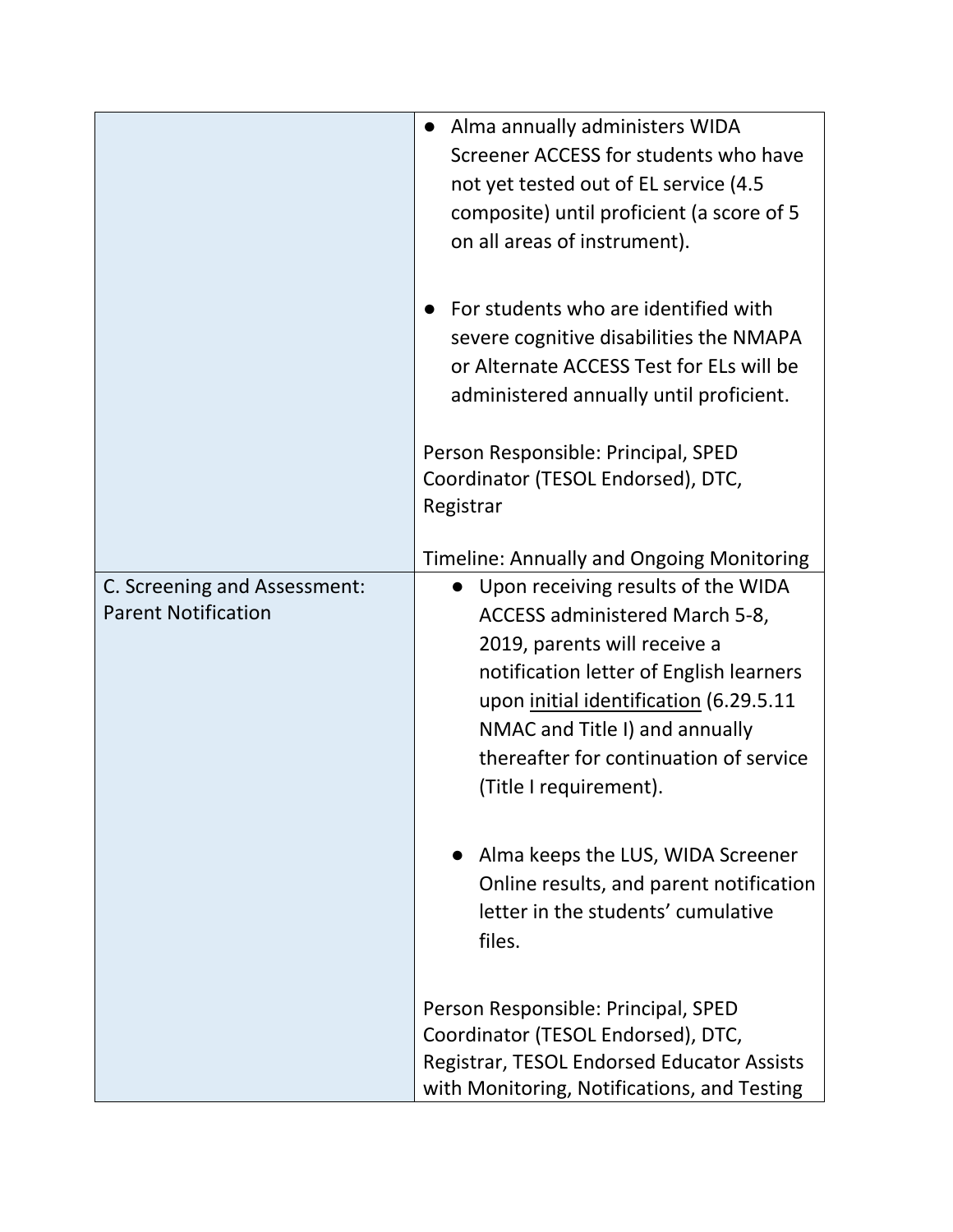|                                                                                                | Timeline: Ongoing (Upon initial<br>Identification AND Annually as Title I<br>requires notification normally within 30<br>days of start of school year)                                                                                                                                                                                                                                                                                                                                                                                                                                                                                                                                                                                                                                                                                                                                                             |
|------------------------------------------------------------------------------------------------|--------------------------------------------------------------------------------------------------------------------------------------------------------------------------------------------------------------------------------------------------------------------------------------------------------------------------------------------------------------------------------------------------------------------------------------------------------------------------------------------------------------------------------------------------------------------------------------------------------------------------------------------------------------------------------------------------------------------------------------------------------------------------------------------------------------------------------------------------------------------------------------------------------------------|
| D. English Learner (EL) Programs;<br>Linguistic and Cultural Support for<br><b>EL Learners</b> | Alma is supporting EL potential students<br>until students are proficient and can<br>participate meaningfully in the standard<br>instructional program.                                                                                                                                                                                                                                                                                                                                                                                                                                                                                                                                                                                                                                                                                                                                                            |
|                                                                                                | <b>Attaining Proficiency:</b><br>Alma offers ELD self-contained courses<br>for Math and ELA using SIOP and<br>language supports for students not yet<br>nearing proficient<br>EL students develop the English Language<br>in integrated ELA-ELD classes co-taught<br>by a TESOL/HQ-ELA endorsed and<br>ELA/Spanish Bilingual/ESL tutor teacher.<br>ELA teacher pushes in to support other<br>ELA teachers for ELD.<br>EL students also develop the English<br>Language in integrated Math-ELD classes,<br>co-taught by a Spanish Bilingual<br>TESOL/HQ-Math endorsed and Spanish<br>Bilingual Math teacher. Math teacher<br>pushes in to support other Math teachers<br>for ELD.<br>Program includes Maintenance Bilingual<br>Spanish (Edgenuity); and a focus on<br>academic language development and<br>writing skills (Step Up to Writing<br>Program). Alma uses Edulastic and<br>previews NWEA MAP testing for |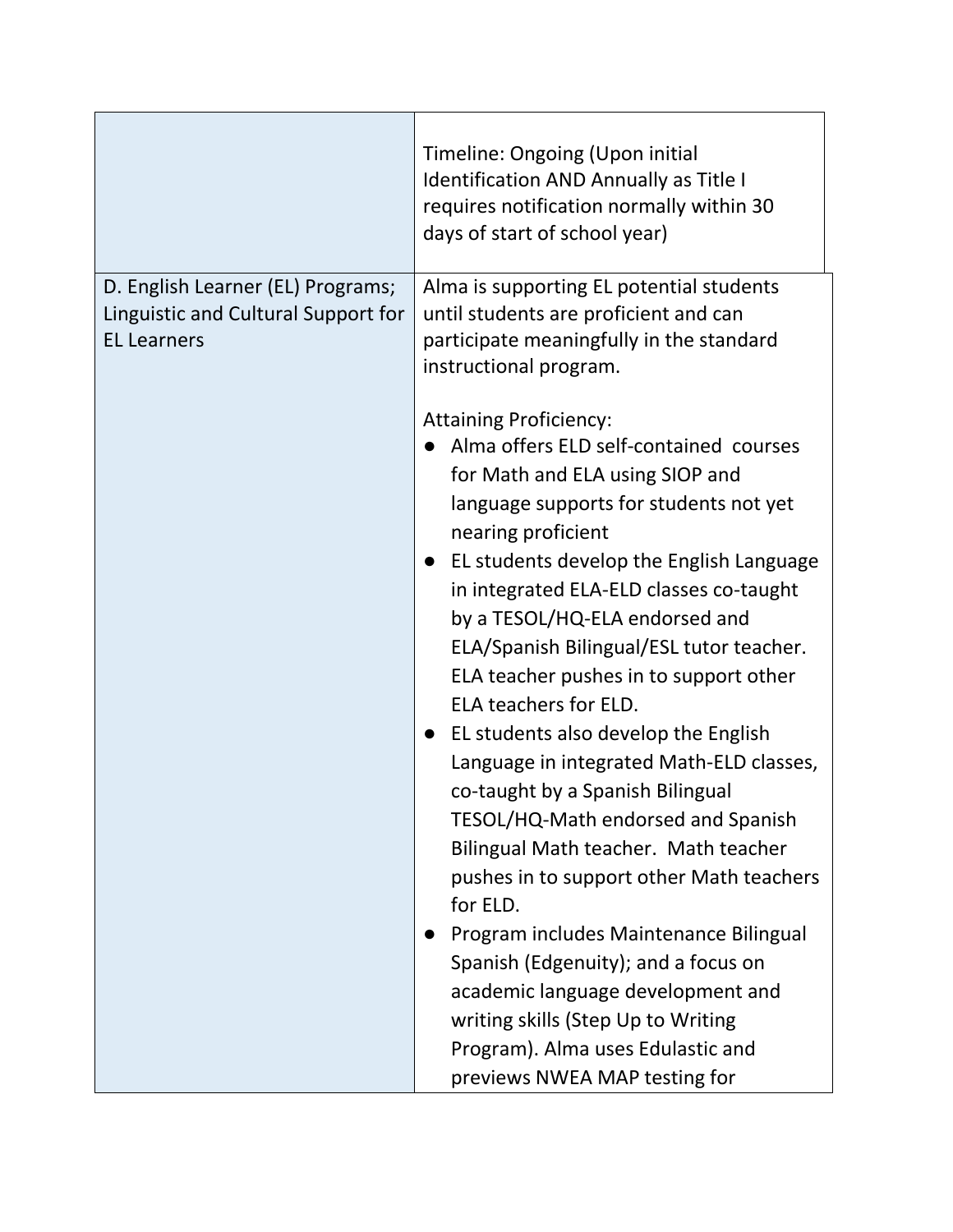| benchmarking language and academic<br>skills development.<br>Zeros Aren't Possible and Intensive<br>tutoring<br>Identified students are assigned to a<br>Spanish Bilingual Teacher (8 faculty)<br>and/or TESOL/Bilingual Endorsed Teacher<br>(5 faculty) teacher. We have TESOL                                                                                                                                          |
|--------------------------------------------------------------------------------------------------------------------------------------------------------------------------------------------------------------------------------------------------------------------------------------------------------------------------------------------------------------------------------------------------------------------------|
| endorsed for ELA, History, Math, and<br>SPED (Science teacher is bilingual but not<br>TESOL endorsed) and offer monolingual<br>support.                                                                                                                                                                                                                                                                                  |
| All Alma teachers were trained in SIOP<br>(2017-2018) and updated EL Strategies<br>Training with new and continuing Faculty.<br>Strategies Shared to Support language<br>acquisition in the content areas through<br>academic vocabulary development (word<br>walls), scaffolded instruction, building on<br>prior knowledge, and using specific<br>sensory and graphic supports (i.e.<br>foldable, graphic organizers). |
| Reading Strategies for PD: Teach Before<br>Reading Strategies (previewing headings,<br>captions, etc.; looking at pictures; making<br>predictions), During Reading Strategies<br>(questioning, visualizing, paraphrasing,<br>re-reading, complete outlines, etc.), and<br>After Reading Strategies (summarize,<br>answer questions, confirm predictions).                                                                |
| <b>Exiting ELs:</b><br>ACCESS for ELLs is given annually to all EL                                                                                                                                                                                                                                                                                                                                                       |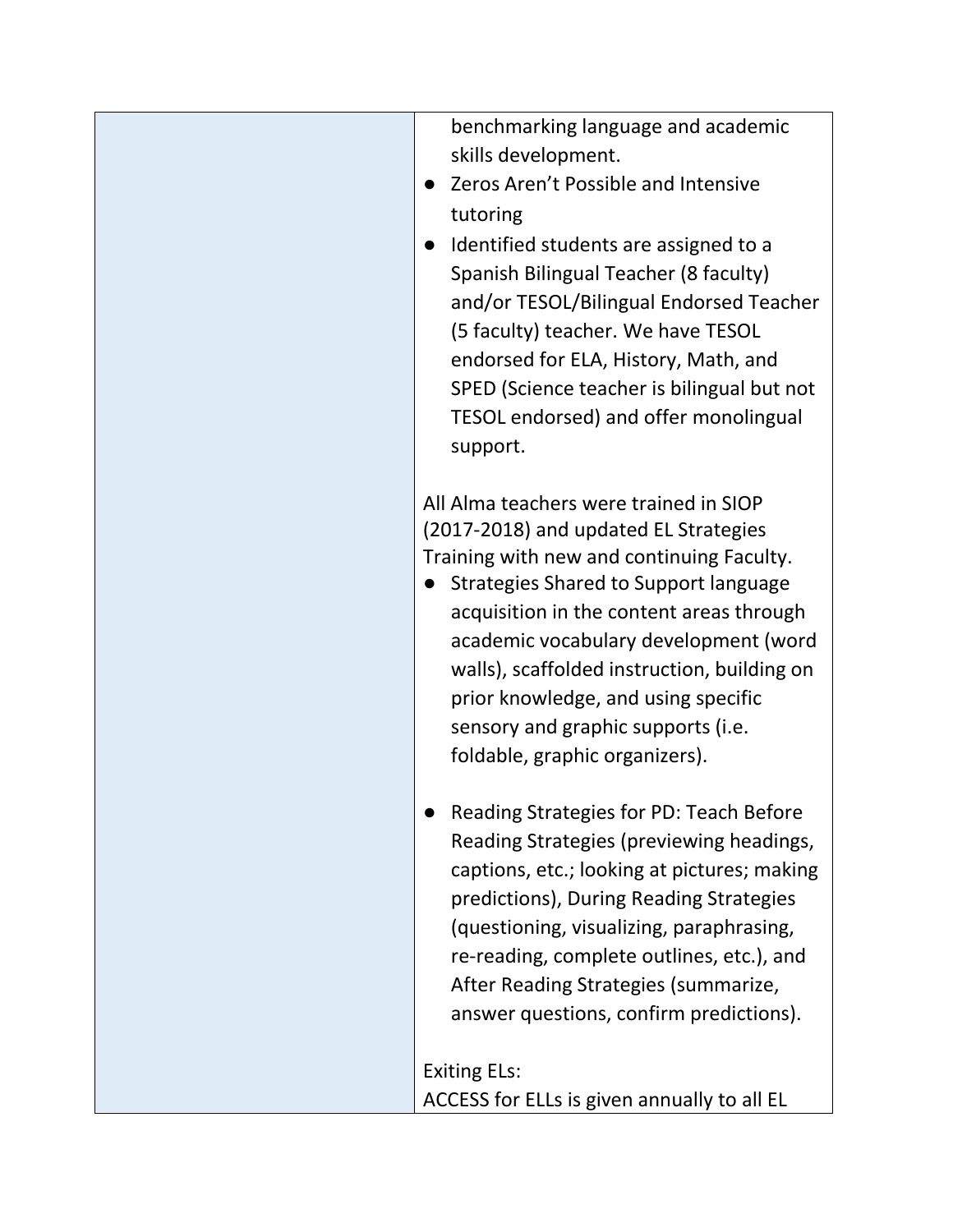|                                 | students only until the student reaches<br>proficiency (composite of 5 or higher):                                                                                                                                                                                                                                                                          |
|---------------------------------|-------------------------------------------------------------------------------------------------------------------------------------------------------------------------------------------------------------------------------------------------------------------------------------------------------------------------------------------------------------|
|                                 | Student exits EL program<br>Alma continues to monitor and support<br>most recent EL exits for two academic<br>years                                                                                                                                                                                                                                         |
|                                 | Identifying Staff:<br>Alma has 8 Spanish/Bilingual faculty<br>members, 1 Spanish/Bilingual Registrar,<br>1 Spanish/Bilingual Secretary, 1 Spanish/<br><b>Bilingual Custodian, and 5</b><br>TESOL/Spanish/ Bilingual endorsed<br>faculty, whereby, most received SIOP<br>training                                                                            |
|                                 | Personnel Responsible: Principal, STARS<br>Coordinator, Special Education and TESOL<br><b>Endorsed EL Coordinators</b>                                                                                                                                                                                                                                      |
|                                 | Timeline: Ongoing Monitoring as Evidenced<br>in CUM file progress notes                                                                                                                                                                                                                                                                                     |
| E. Monitoring and Data Analysis | <b>Reviewed Policy Manual for monitoring</b><br>students                                                                                                                                                                                                                                                                                                    |
|                                 | Alma is committed to data-driven instruction<br>and assessment and is previewing data-<br>driven platforms, especially NWEA MAP (for<br>Spanish speakers), Step Up to Writing, and<br>other platforms for short cycle assessments.<br>Currently, we are using Edulastic (PARCC<br>aligned) until we understand the new<br>NMSBA state summative assessment. |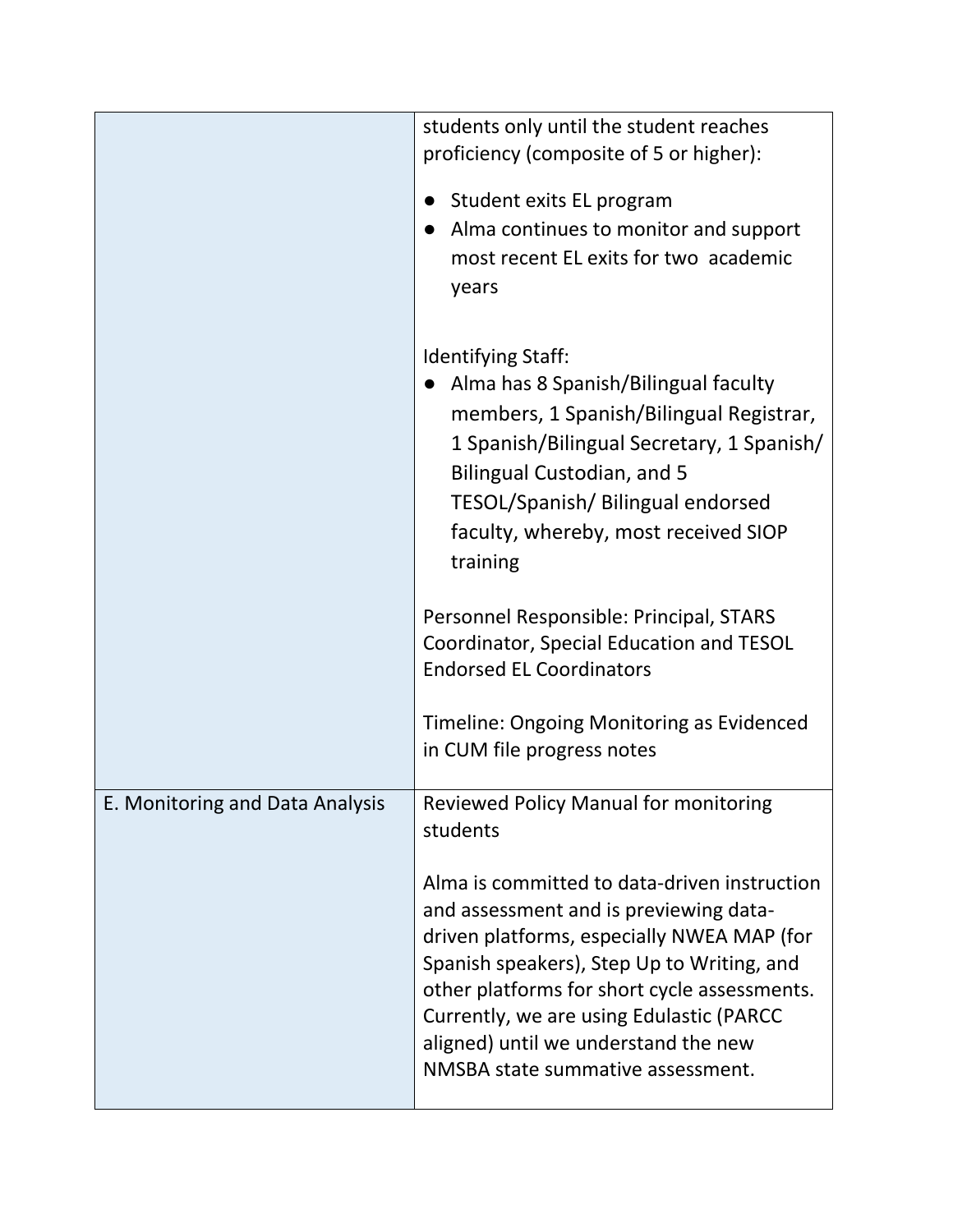| Alma conducted a thorough review of all files<br>(CUM, STARS, and Special Education) and<br>identified 14 potential ELs and have created<br>a list of those to monitor for domain specific<br>growth and Exit.      |
|---------------------------------------------------------------------------------------------------------------------------------------------------------------------------------------------------------------------|
| We checked EL's CUM Folders for<br>language levels for services needed,<br>and for no longer needs services<br>results, to find English fluency scores.                                                             |
| We Double-check STARS Data / IEP<br>Data to ensure identification and<br>services provided.                                                                                                                         |
| We monitor grades of these students<br>in PowerSchool and advisory.                                                                                                                                                 |
| We are monitoring students for two<br>(2) years after EXIT with score of 5 or<br>higher, through ZAP, progress reports,<br>and grades in PowerSchool.                                                               |
| Domain Specific (reading, writing,<br>listening, and speaking) ACCESS Test<br>scores are shared with ELL's teachers<br>yearly/ongoing with comparable prior<br>years' scores to create goals and<br>monitor growth. |
| Personnel Responsible: Principal, TESOL<br><b>Endorsed ELL Coordinator, Special Education</b><br>Coordinator/Teacher, ELL Teachers                                                                                  |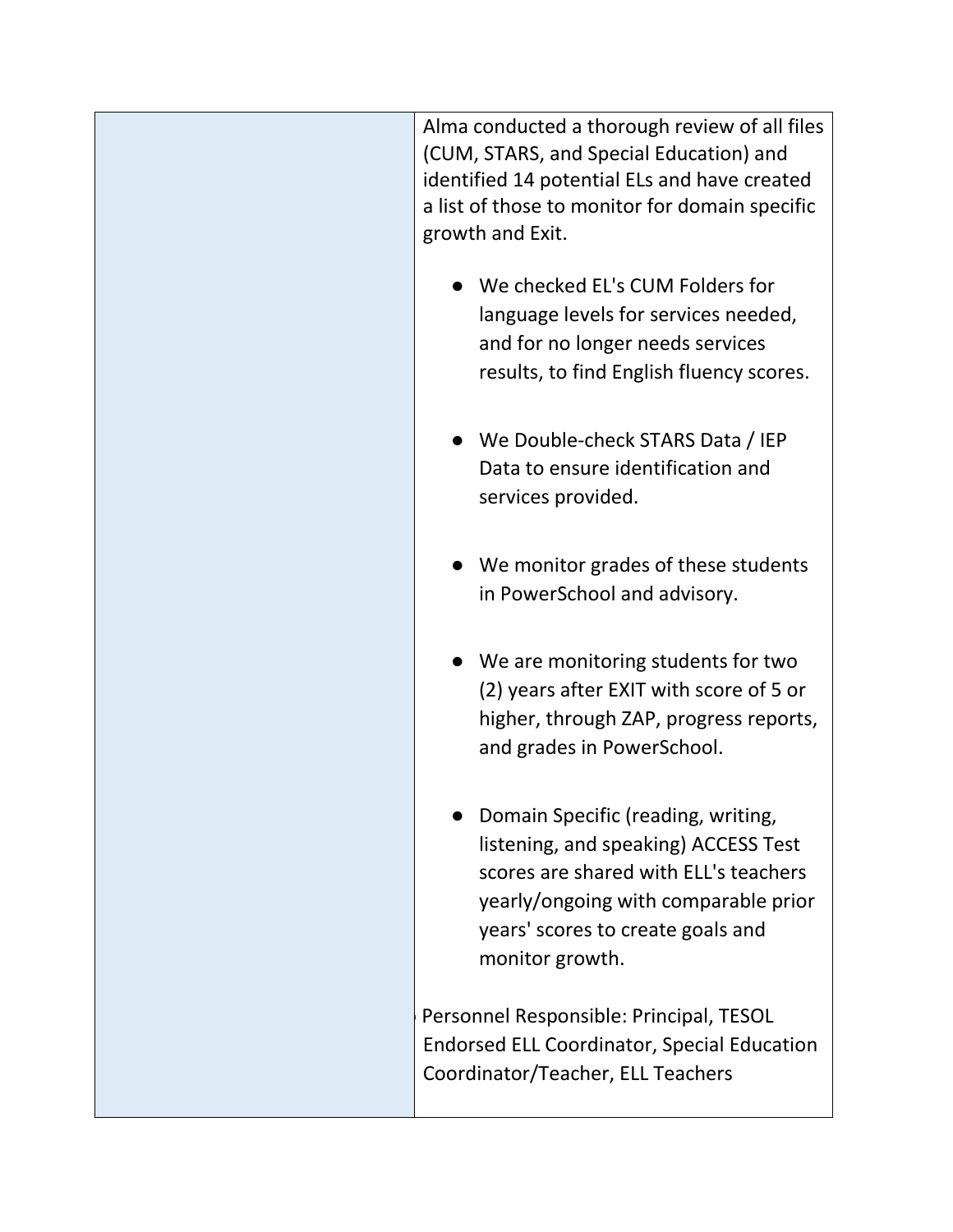|                                                                           | Timeline: Ongoing; Alma provides teachers<br>data for ELLs at the 40, 80, and 120 day<br>reports                                                                                                                                           |
|---------------------------------------------------------------------------|--------------------------------------------------------------------------------------------------------------------------------------------------------------------------------------------------------------------------------------------|
| F. Advance EL with enrichment<br>and advanced curricular<br>opportunities | Alma is implementing ENgaging LAtino<br><b>Communities for Education (ENLACE)</b><br>Program in U.S. History class for college and<br>career readiness enrichment.                                                                         |
|                                                                           | Alma offers advanced learning opportunities<br>through AP/Dual Enrollment.                                                                                                                                                                 |
|                                                                           | Alma pursue avenues to test students in<br>home language for language levels for<br>advanced classes/AP Classes (i.e., Avant) and<br>bilingual seal.                                                                                       |
|                                                                           | Alma d'arte is researching academic<br>recognition for bilingualism (APS considers<br>students who have taken and passed 4<br>foreign language classes with a 'C' or better<br>eligible for Bilingual Seal on diploma upon<br>graduation). |
|                                                                           | Students are offered Spanish for<br>Maintenance Bilingual                                                                                                                                                                                  |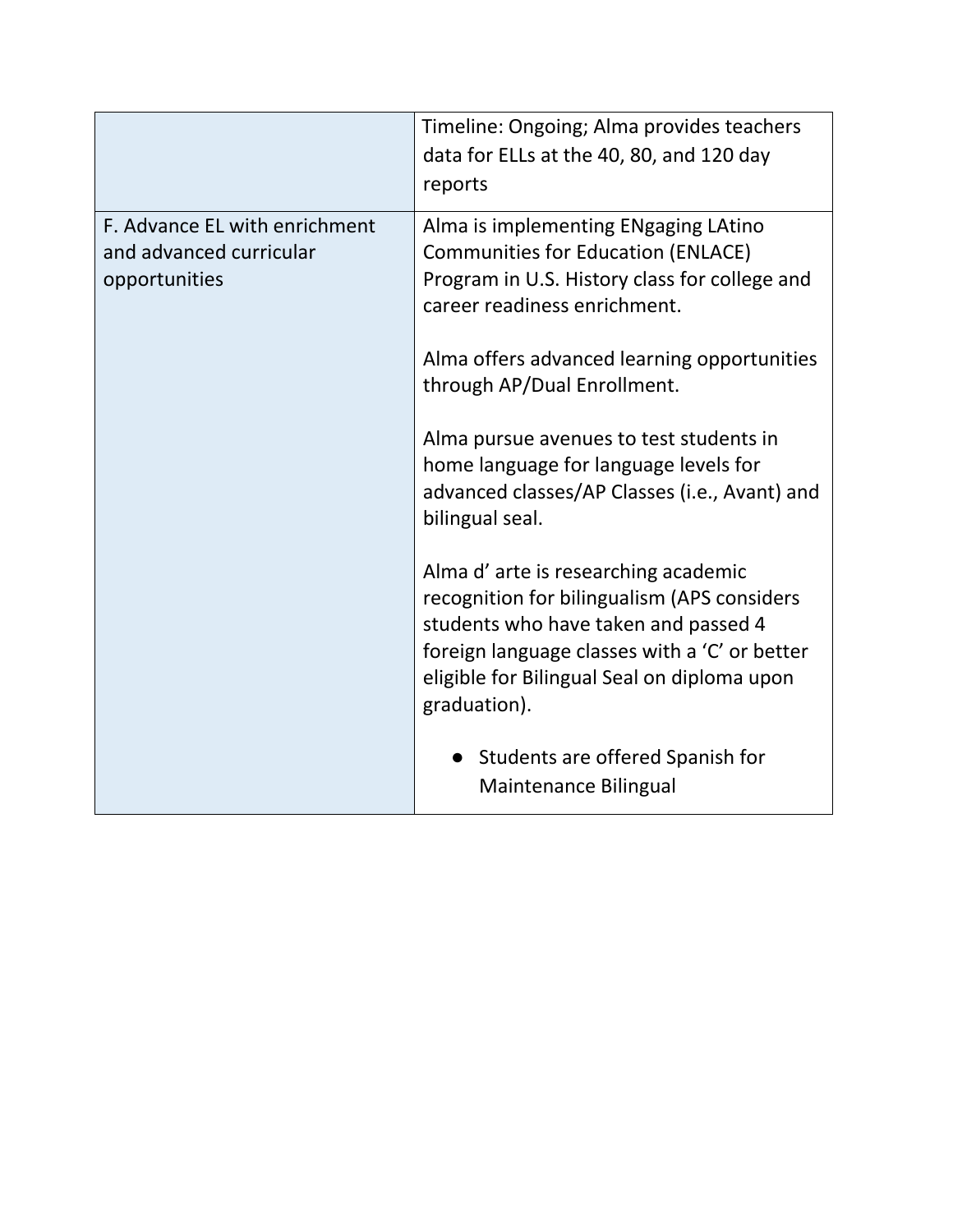

**STATE OF NEW MEXICO PUBLIC EDUCATION COMMISSION 300 DON GASPAR SANTA FE, NEW MEXICO 87501-2786 Telephone (505) 827-6661 [www.ped.state.nm.us](http://www.sde.state.nm.us/)**

PATRICIA GIPSON PUBLIC EDUCATION COMMISSION CHAIR  KAREN TRUJILLO, PH.D. SECRETARY-DESIGNATE

Patricia Gipson, Chair District 7, Las Cruces

Trish Ruiz, Vice-Chair District 9, Hobbs

Karyl Ann Armbruster, Secretary District 4, Los Alamos

R. Carlos Caballero, Member District 1, Albuquerque

David L. Robbins, Member District, 2, Albuquerque

Glenna Voigt, Member District 3, Albuquerque

Georgina Davis, Member District 5, Gallup, Farmington

Michael Chavez, Member District 6, Socorro

Sonia Raftery, Member District 8, Roswell

Tim Crone, Member District 10, Espanola March 21, 2019

Holly Schullo Chief Administrator Officer Alma d'Arte Charter School 402 W. Court Ave Las Cruces, NM 88005

NOTICE OF CONCERN for NON COMPLIANCE

Sent via Email [\(hschullo@almadarte.org\)](https://www.almadarte.org/about-alma/faculty-and-staff/%E2%80%9Dmailto:hschullo@almadarte.org%22) and US Mail

Dear Dr. Schullo;

On January 2, 2019 you provided to the Public Education Commission a Corrective Action Plan (CAP) to address financial concerns, deficiencies in identifying, assessing and monitoring English Language Learners, and servicing student with special needs. This CAP was requested as part of the renewal process. You were provided with feedback on the CAP prior to the January PEC meeting. The feedback included comments from the Charter School Division, the Special Educational Bureau, and the Dual Language Division within PED. At the February 8, 2019 PEC meeting the commissioners noted ongoing concerns with Alma d'Arte's inability to adequately address both the deficiencies in identifying, assessing and monitoring English Language Learners, and servicing student with special needs. The CAP lacked specificity, and the final CAP was not submitted to the PEC for the February 2019 meeting. The Commission determined that Alma d'Arte is not in compliance with the terms of its charter contract and duties.

This letter serves as a Notice of Concern under your charter contract, specifically the Intervention Ladder. As part of issuing a Notice of Concern,